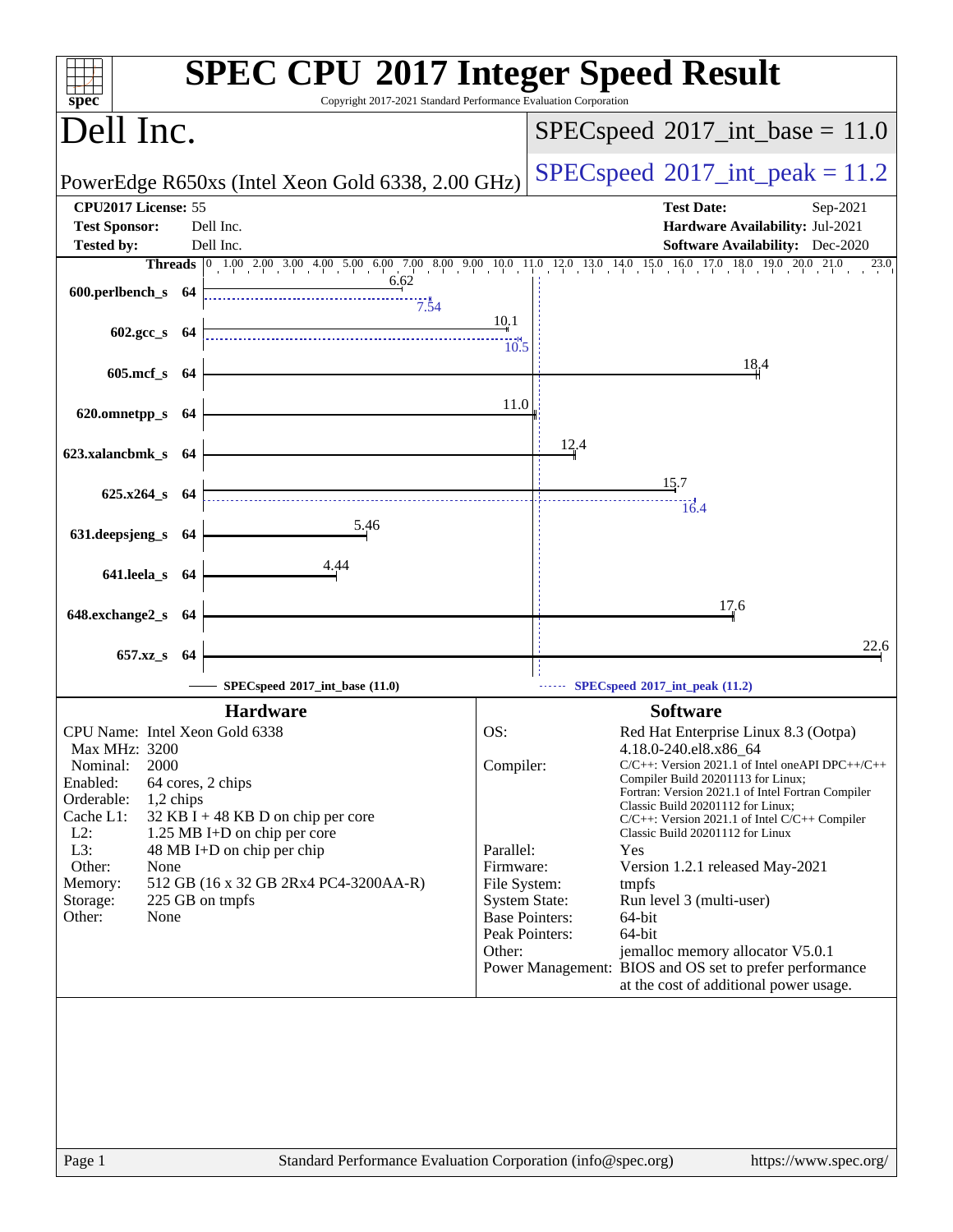|                                                                                                                                                                                                                                                                                                               | <b>SPEC CPU®2017 Integer Speed Result</b> |
|---------------------------------------------------------------------------------------------------------------------------------------------------------------------------------------------------------------------------------------------------------------------------------------------------------------|-------------------------------------------|
| $C_{\text{c}}$ and the 2017 2021 $C_{\text{c}}$ and $D_{\text{c}}$ $C_{\text{c}}$ and $D_{\text{c}}$ $C_{\text{c}}$ and $C_{\text{c}}$ and $C_{\text{c}}$ and $C_{\text{c}}$ and $C_{\text{c}}$ and $C_{\text{c}}$ and $C_{\text{c}}$ and $C_{\text{c}}$ and $C_{\text{c}}$ and $C_{\text{c}}$ and $C_{\text$ |                                           |

Copyright 2017-2021 Standard Performance Evaluation Corporation

# Dell Inc.

**[spec](http://www.spec.org/)**

### $SPECspeed*2017\_int\_base = 11.0$  $SPECspeed*2017\_int\_base = 11.0$

PowerEdge R650xs (Intel Xeon Gold 6338, 2.00 GHz)  $\left|$  [SPECspeed](http://www.spec.org/auto/cpu2017/Docs/result-fields.html#SPECspeed2017intpeak)®[2017\\_int\\_peak = 1](http://www.spec.org/auto/cpu2017/Docs/result-fields.html#SPECspeed2017intpeak)1.2

**[CPU2017 License:](http://www.spec.org/auto/cpu2017/Docs/result-fields.html#CPU2017License)** 55 **[Test Date:](http://www.spec.org/auto/cpu2017/Docs/result-fields.html#TestDate)** Sep-2021 **[Test Sponsor:](http://www.spec.org/auto/cpu2017/Docs/result-fields.html#TestSponsor)** Dell Inc. **[Hardware Availability:](http://www.spec.org/auto/cpu2017/Docs/result-fields.html#HardwareAvailability)** Jul-2021 **[Tested by:](http://www.spec.org/auto/cpu2017/Docs/result-fields.html#Testedby)** Dell Inc. **[Software Availability:](http://www.spec.org/auto/cpu2017/Docs/result-fields.html#SoftwareAvailability)** Dec-2020

### **[Results Table](http://www.spec.org/auto/cpu2017/Docs/result-fields.html#ResultsTable)**

|                                       |                |                |             | <b>Base</b>    |             |                |       | <b>Peak</b>    |                |              |                |              |                |              |
|---------------------------------------|----------------|----------------|-------------|----------------|-------------|----------------|-------|----------------|----------------|--------------|----------------|--------------|----------------|--------------|
| <b>Benchmark</b>                      | <b>Threads</b> | <b>Seconds</b> | Ratio       | <b>Seconds</b> | Ratio       | <b>Seconds</b> | Ratio | <b>Threads</b> | <b>Seconds</b> | <b>Ratio</b> | <b>Seconds</b> | <b>Ratio</b> | <b>Seconds</b> | <b>Ratio</b> |
| $600.$ perlbench $_s$                 | 64             | 268            | 6.62        | 268            | 6.63        |                |       | 64             | 236            | 7.54         | 234            | 7.59         |                |              |
| $602 \text{.} \text{gcc}\text{.}$ s   | 64             | 391            | 10.2        | 394            | 10.1        |                |       | 64             | 380            | 10.5         | 375            | 10.6         |                |              |
| $605$ .mcf s                          | 64             | 254            | 18.6        | 256            | 18.4        |                |       | 64             | 254            | 18.6         | 256            | 18.4         |                |              |
| 620.omnetpp_s                         | 64             | 147            | 11.1        | 148            | <b>11.0</b> |                |       | 64             | 147            | 11.1         | <u> 148</u>    | <b>11.0</b>  |                |              |
| 623.xalancbmk s                       | 64             | 114            | 12.4        | <b>115</b>     | 12.4        |                |       | 64             | 114            | 12.4         | 115            | 12.4         |                |              |
| 625.x264 s                            | 64             | 112            | 15.7        | 112            | 15.7        |                |       | 64             | 108            | 16.4         | 107            | 16.4         |                |              |
| $631.$ deepsjeng $s$                  | 64             | 262            | 5.46        | 262            | 5.46        |                |       | 64             | 262            | 5.46         | 262            | 5.46         |                |              |
| 641.leela s                           | 64             | 384            | 4.44        | 384            | 4.44        |                |       | 64             | 384            | 4.44         | 384            | 4.44         |                |              |
| 648.exchange2_s                       | 64             | 166            | 17.7        | 167            | 17.6        |                |       | 64             | 166            | 17.7         | <b>167</b>     | 17.6         |                |              |
| $657.xz$ <sub>S</sub>                 | 64             | 274            | 22.6        | 273            | 22.6        |                |       | 64             | 274            | 22.6         | 273            | 22.6         |                |              |
| $SPEC speed^{\circ}2017\_int\_base =$ |                |                | <b>11.0</b> |                |             |                |       |                |                |              |                |              |                |              |
| $SPEC speed^*2017\_int\_peak =$       |                |                | <b>11.2</b> |                |             |                |       |                |                |              |                |              |                |              |

Results appear in the [order in which they were run.](http://www.spec.org/auto/cpu2017/Docs/result-fields.html#RunOrder) Bold underlined text [indicates a median measurement.](http://www.spec.org/auto/cpu2017/Docs/result-fields.html#Median)

#### **[Operating System Notes](http://www.spec.org/auto/cpu2017/Docs/result-fields.html#OperatingSystemNotes)**

Stack size set to unlimited using "ulimit -s unlimited"

is mitigated in the system as tested and documented.

### **[Environment Variables Notes](http://www.spec.org/auto/cpu2017/Docs/result-fields.html#EnvironmentVariablesNotes)**

```
Environment variables set by runcpu before the start of the run:
KMP_AFFINITY = "granularity=fine,scatter"
LD_LIBRARY_PATH =
      "/mnt/ramdisk/cpu2017-1.1.8-ic2021.1/lib/intel64:/mnt/ramdisk/cpu2017-1.
      1.8-ic2021.1/je5.0.1-64"
MALLOC_CONF = "retain:true"
OMP_STACKSIZE = "192M"
```
#### **[General Notes](http://www.spec.org/auto/cpu2017/Docs/result-fields.html#GeneralNotes)**

 Binaries compiled on a system with 1x Intel Core i9-7980XE CPU + 64GB RAM memory using Redhat Enterprise Linux 8.0 Transparent Huge Pages enabled by default Prior to runcpu invocation Filesystem page cache synced and cleared with: sync; echo 3> /proc/sys/vm/drop\_caches jemalloc, a general purpose malloc implementation built with the RedHat Enterprise 7.5, and the system compiler gcc 4.8.5 sources available from jemalloc.net or <https://github.com/jemalloc/jemalloc/releases> NA: The test sponsor attests, as of date of publication, that CVE-2017-5754 (Meltdown)

**(Continued on next page)**

| Page 2 | Standard Performance Evaluation Corporation (info@spec.org) | https://www.spec.org/ |
|--------|-------------------------------------------------------------|-----------------------|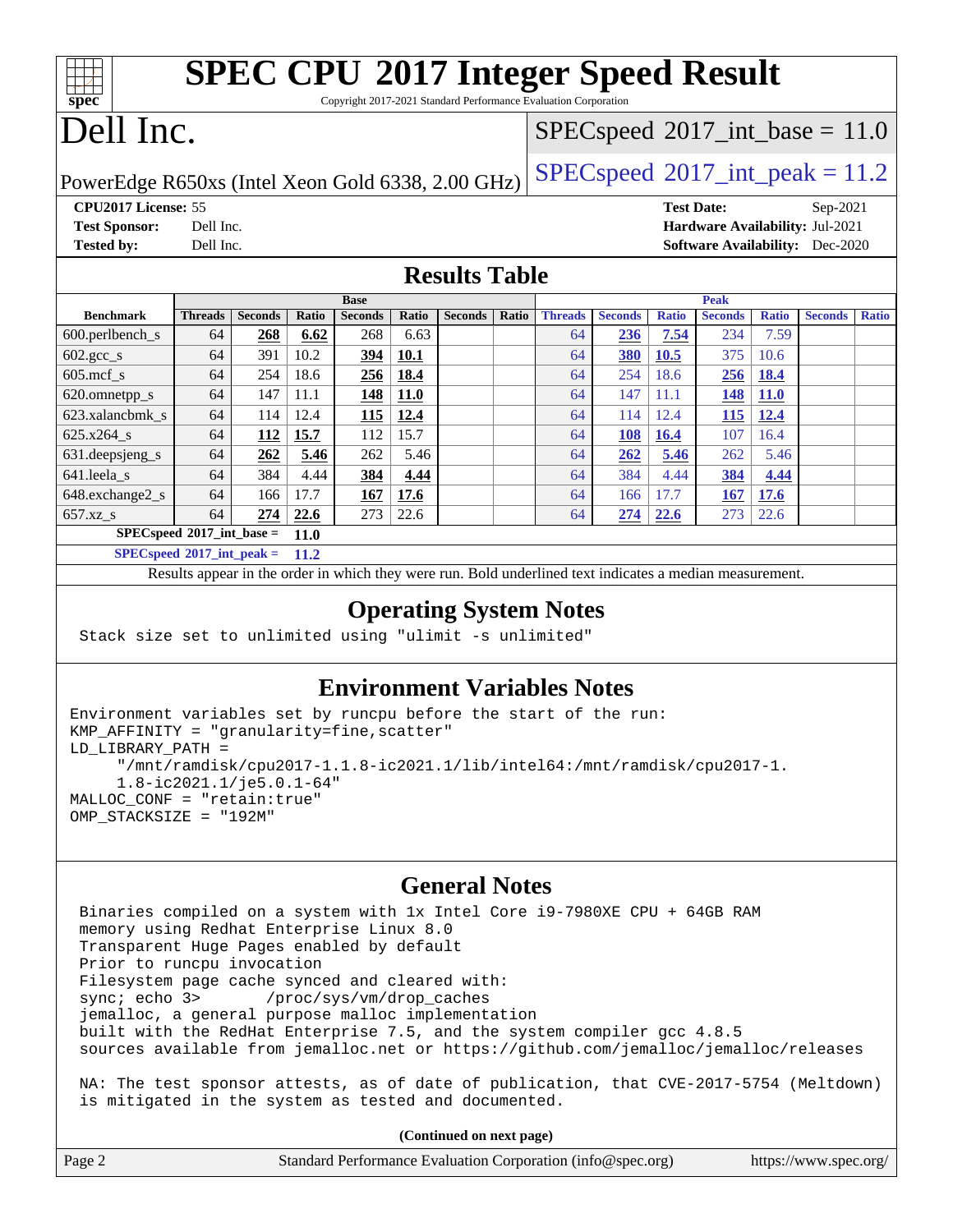#### **[spec](http://www.spec.org/) [SPEC CPU](http://www.spec.org/auto/cpu2017/Docs/result-fields.html#SPECCPU2017IntegerSpeedResult)[2017 Integer Speed Result](http://www.spec.org/auto/cpu2017/Docs/result-fields.html#SPECCPU2017IntegerSpeedResult)** Copyright 2017-2021 Standard Performance Evaluation Corporation Dell Inc. PowerEdge R650xs (Intel Xeon Gold 6338, 2.00 GHz)  $\left|$  [SPECspeed](http://www.spec.org/auto/cpu2017/Docs/result-fields.html#SPECspeed2017intpeak)®[2017\\_int\\_peak = 1](http://www.spec.org/auto/cpu2017/Docs/result-fields.html#SPECspeed2017intpeak)1.2  $SPECspeed^{\circ}2017\_int\_base = 11.0$  $SPECspeed^{\circ}2017\_int\_base = 11.0$ **[CPU2017 License:](http://www.spec.org/auto/cpu2017/Docs/result-fields.html#CPU2017License)** 55 **[Test Date:](http://www.spec.org/auto/cpu2017/Docs/result-fields.html#TestDate)** Sep-2021 **[Test Sponsor:](http://www.spec.org/auto/cpu2017/Docs/result-fields.html#TestSponsor)** Dell Inc. **[Hardware Availability:](http://www.spec.org/auto/cpu2017/Docs/result-fields.html#HardwareAvailability)** Jul-2021 **[Tested by:](http://www.spec.org/auto/cpu2017/Docs/result-fields.html#Testedby)** Dell Inc. **[Software Availability:](http://www.spec.org/auto/cpu2017/Docs/result-fields.html#SoftwareAvailability)** Dec-2020 **[General Notes \(Continued\)](http://www.spec.org/auto/cpu2017/Docs/result-fields.html#GeneralNotes)** Yes: The test sponsor attests, as of date of publication, that CVE-2017-5753 (Spectre variant 1) is mitigated in the system as tested and documented. Yes: The test sponsor attests, as of date of publication, that CVE-2017-5715 (Spectre variant 2) is mitigated in the system as tested and documented. Benchmark run from a 225 GB ramdisk created with the cmd: "mount -t tmpfs -o size=225G tmpfs /mnt/ramdisk" **[Platform Notes](http://www.spec.org/auto/cpu2017/Docs/result-fields.html#PlatformNotes)** BIOS settings: Logical Processor : Disabled Virtualization Technology : Disabled System Profile : Custom CPU Power Management : Maximum Performance C1E : Disabled C States : Autonomous Memory Patrol Scrub : Disabled Energy Efficiency Policy : Performance CPU Interconnect Bus Link Power Management : Disabled PCI ASPM L1 Link Power Management : Disabled Sysinfo program /mnt/ramdisk/cpu2017-1.1.8-ic2021.1/bin/sysinfo Rev: r6622 of 2021-04-07 982a61ec0915b55891ef0e16acafc64d running on r650xs.1b86kd3.inside.dell.com Wed Sep 29 15:37:43 2021 SUT (System Under Test) info as seen by some common utilities. For more information on this section, see <https://www.spec.org/cpu2017/Docs/config.html#sysinfo> From /proc/cpuinfo model name : Intel(R) Xeon(R) Gold 6338 CPU @ 2.00GHz 2 "physical id"s (chips) 64 "processors" cores, siblings (Caution: counting these is hw and system dependent. The following excerpts from /proc/cpuinfo might not be reliable. Use with caution.) cpu cores : 32 siblings : 32 physical 0: cores 0 1 2 3 4 5 10 11 12 13 14 15 16 17 18 19 20 21 22 23 24 25 26 27 28 29 30 31 physical 1: cores 0 1 2 3 4 5 10 11 12 13 14 15 16 17 18 19 20 21 22 23 24 25 26 27 28 29 30 31

**(Continued on next page)**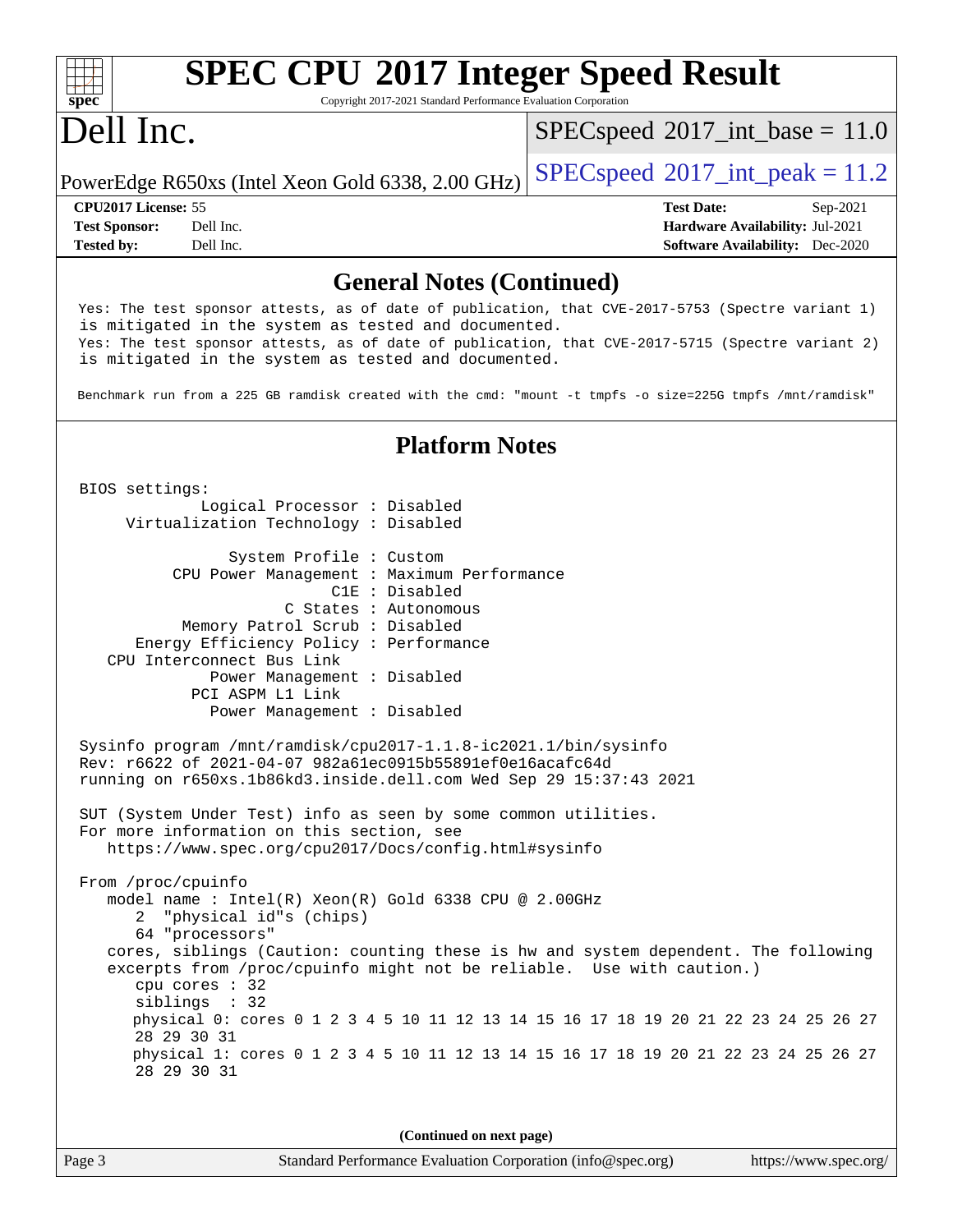| $spec^*$                                                                                                                                                                                                                                                                                                                                                                                                                                                                                                                                                                                                                                                                                                                                                                                                                                                                                                                                                                                                                                                                                                                                                                                                                                                                                                                                                                                                                                                                                                                                                                                                                                                                                                                                                                                 | Copyright 2017-2021 Standard Performance Evaluation Corporation                                                                                                                                                     | <b>SPEC CPU®2017 Integer Speed Result</b>                     |                                                                                       |
|------------------------------------------------------------------------------------------------------------------------------------------------------------------------------------------------------------------------------------------------------------------------------------------------------------------------------------------------------------------------------------------------------------------------------------------------------------------------------------------------------------------------------------------------------------------------------------------------------------------------------------------------------------------------------------------------------------------------------------------------------------------------------------------------------------------------------------------------------------------------------------------------------------------------------------------------------------------------------------------------------------------------------------------------------------------------------------------------------------------------------------------------------------------------------------------------------------------------------------------------------------------------------------------------------------------------------------------------------------------------------------------------------------------------------------------------------------------------------------------------------------------------------------------------------------------------------------------------------------------------------------------------------------------------------------------------------------------------------------------------------------------------------------------|---------------------------------------------------------------------------------------------------------------------------------------------------------------------------------------------------------------------|---------------------------------------------------------------|---------------------------------------------------------------------------------------|
| Dell Inc.                                                                                                                                                                                                                                                                                                                                                                                                                                                                                                                                                                                                                                                                                                                                                                                                                                                                                                                                                                                                                                                                                                                                                                                                                                                                                                                                                                                                                                                                                                                                                                                                                                                                                                                                                                                |                                                                                                                                                                                                                     | $SPEC speed^{\circ}2017\_int\_base = 11.0$                    |                                                                                       |
| PowerEdge R650xs (Intel Xeon Gold 6338, 2.00 GHz)                                                                                                                                                                                                                                                                                                                                                                                                                                                                                                                                                                                                                                                                                                                                                                                                                                                                                                                                                                                                                                                                                                                                                                                                                                                                                                                                                                                                                                                                                                                                                                                                                                                                                                                                        |                                                                                                                                                                                                                     | $SPEC speed^{\circ}2017\_int\_peak = 11.2$                    |                                                                                       |
| CPU2017 License: 55<br><b>Test Sponsor:</b><br>Dell Inc.<br><b>Tested by:</b><br>Dell Inc.                                                                                                                                                                                                                                                                                                                                                                                                                                                                                                                                                                                                                                                                                                                                                                                                                                                                                                                                                                                                                                                                                                                                                                                                                                                                                                                                                                                                                                                                                                                                                                                                                                                                                               |                                                                                                                                                                                                                     | <b>Test Date:</b>                                             | Sep-2021<br>Hardware Availability: Jul-2021<br><b>Software Availability:</b> Dec-2020 |
|                                                                                                                                                                                                                                                                                                                                                                                                                                                                                                                                                                                                                                                                                                                                                                                                                                                                                                                                                                                                                                                                                                                                                                                                                                                                                                                                                                                                                                                                                                                                                                                                                                                                                                                                                                                          | <b>Platform Notes (Continued)</b>                                                                                                                                                                                   |                                                               |                                                                                       |
| From lscpu from util-linux 2.32.1:<br>Architecture:<br>$CPU$ op-mode( $s$ ):<br>Byte Order:<br>CPU(s):<br>On-line CPU(s) list: $0-63$<br>Thread(s) per core:<br>$Core(s)$ per socket:<br>Socket(s):<br>NUMA $node(s)$ :<br>Vendor ID:<br>CPU family:<br>6<br>Model:<br>Model name:<br>Stepping:<br>6<br>CPU MHz:<br>BogoMIPS:<br>Virtualization:<br>L1d cache:<br>Lli cache:<br>L2 cache:<br>L3 cache:<br>NUMA $node0$ $CPU(s)$ :<br>0, 2, 4, 6, 8, 10, 12, 14, 16, 18, 20, 22, 24, 26, 28, 30, 32, 34, 36, 38, 40, 42, 44, 46, 48, 50, 52, 54, 56, 58<br>,60,62<br>NUMA nodel CPU(s):<br>1, 3, 5, 7, 9, 11, 13, 15, 17, 19, 21, 23, 25, 27, 29, 31, 33, 35, 37, 39, 41, 43, 45, 47, 49, 51, 53, 55, 57, 59<br>,61,63<br>Flags:<br>pat pse36 clflush dts acpi mmx fxsr sse sse2 ss ht tm pbe syscall nx pdpe1gb rdtscp<br>lm constant_tsc art arch_perfmon pebs bts rep_good nopl xtopology nonstop_tsc cpuid<br>aperfmperf pni pclmulqdq dtes64 monitor ds_cpl vmx smx est tm2 ssse3 sdbg fma cx16<br>xtpr pdcm pcid dca sse4_1 sse4_2 x2apic movbe popcnt tsc_deadline_timer aes xsave<br>avx f16c rdrand lahf_lm abm 3dnowprefetch cpuid_fault epb cat_13 invpcid_single<br>intel_ppin ssbd mba ibrs ibpb stibp ibrs_enhanced fsgsbase tsc_adjust bmil hle avx2<br>smep bmi2 erms invpcid cqm rdt_a avx512f avx512dq rdseed adx smap avx512ifma<br>clflushopt clwb intel_pt avx512cd sha_ni avx512bw avx512vl xsaveopt xsavec xgetbvl<br>xsaves cqm_llc cqm_occup_llc cqm_mbm_total cqm_mbm_local split_lock_detect wbnoinvd<br>dtherm ida arat pln pts avx512vbmi umip pku ospke avx512_vbmi2 gfni vaes vpclmulqdq<br>avx512_vnni avx512_bitalg tme avx512_vpopcntdq la57 rdpid md_clear pconfig flush_11d<br>arch_capabilities<br>/proc/cpuinfo cache data<br>cache size : 49152 KB | x86_64<br>$32$ -bit, $64$ -bit<br>Little Endian<br>64<br>1<br>32<br>2<br>2<br>GenuineIntel<br>106<br>$Intel(R) Xeon(R) Gold 6338 CPU @ 2.00GHz$<br>2842.521<br>4000.00<br>$VT - x$<br>48K<br>32K<br>1280K<br>49152K | fpu vme de pse tsc msr pae mce cx8 apic sep mtrr pge mca cmov |                                                                                       |
| From numactl --hardware<br>WARNING: a numactl 'node' might or might not correspond to a physical chip.                                                                                                                                                                                                                                                                                                                                                                                                                                                                                                                                                                                                                                                                                                                                                                                                                                                                                                                                                                                                                                                                                                                                                                                                                                                                                                                                                                                                                                                                                                                                                                                                                                                                                   |                                                                                                                                                                                                                     |                                                               |                                                                                       |
|                                                                                                                                                                                                                                                                                                                                                                                                                                                                                                                                                                                                                                                                                                                                                                                                                                                                                                                                                                                                                                                                                                                                                                                                                                                                                                                                                                                                                                                                                                                                                                                                                                                                                                                                                                                          | (Continued on next page)                                                                                                                                                                                            |                                                               |                                                                                       |
| Page 4                                                                                                                                                                                                                                                                                                                                                                                                                                                                                                                                                                                                                                                                                                                                                                                                                                                                                                                                                                                                                                                                                                                                                                                                                                                                                                                                                                                                                                                                                                                                                                                                                                                                                                                                                                                   | Standard Performance Evaluation Corporation (info@spec.org)                                                                                                                                                         |                                                               | https://www.spec.org/                                                                 |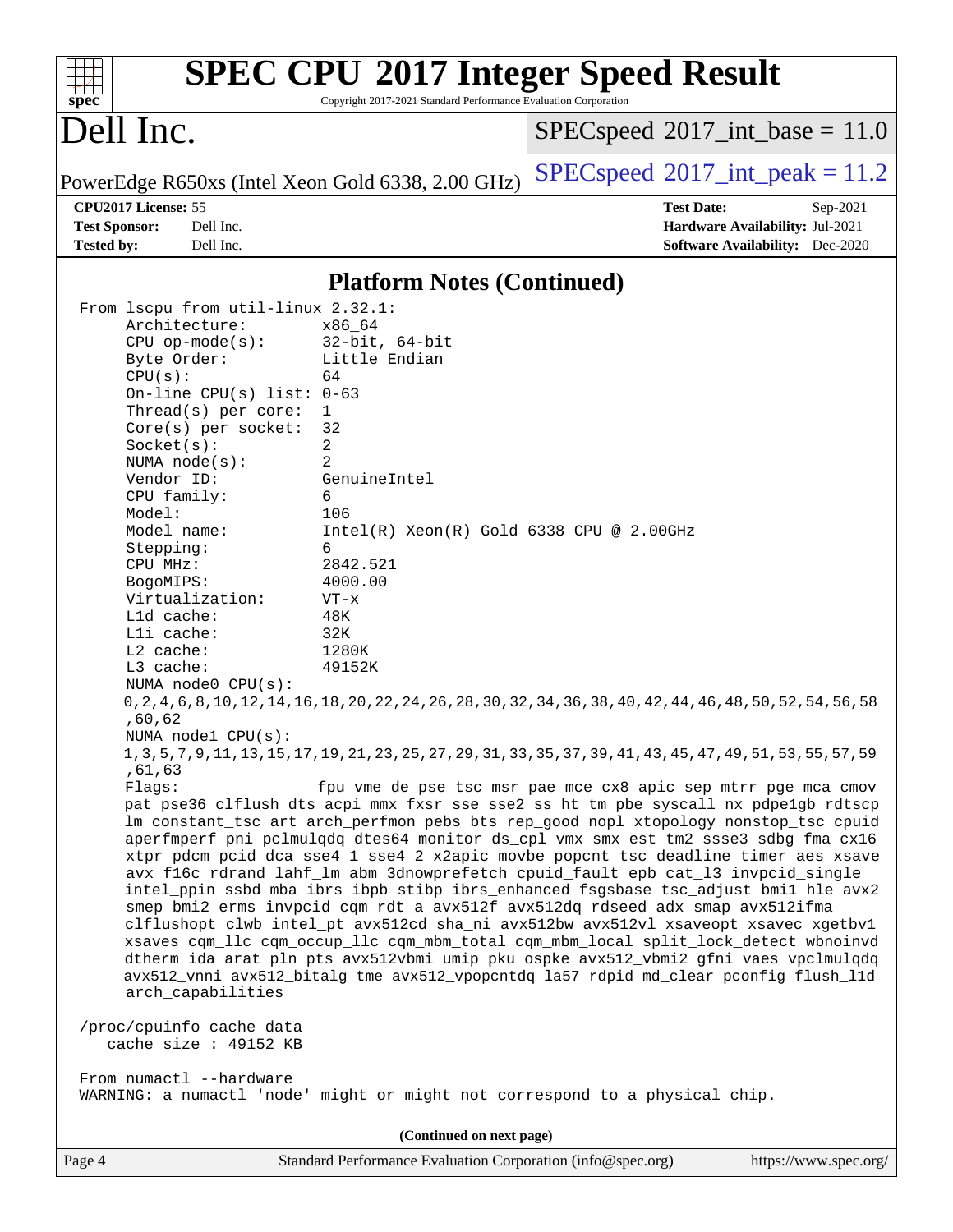| <b>SPEC CPU®2017 Integer Speed Result</b><br>spec<br>Copyright 2017-2021 Standard Performance Evaluation Corporation                                                                                                                                                                                                                                                                                                                                                           |                                                                                                            |
|--------------------------------------------------------------------------------------------------------------------------------------------------------------------------------------------------------------------------------------------------------------------------------------------------------------------------------------------------------------------------------------------------------------------------------------------------------------------------------|------------------------------------------------------------------------------------------------------------|
| Dell Inc.                                                                                                                                                                                                                                                                                                                                                                                                                                                                      | $SPEC speed^{\circ}2017\_int\_base = 11.0$                                                                 |
| PowerEdge R650xs (Intel Xeon Gold 6338, 2.00 GHz)                                                                                                                                                                                                                                                                                                                                                                                                                              | $SPEC speed^{\circ}2017\_int\_peak = 11.2$                                                                 |
| CPU2017 License: 55<br><b>Test Sponsor:</b><br>Dell Inc.<br><b>Tested by:</b><br>Dell Inc.                                                                                                                                                                                                                                                                                                                                                                                     | <b>Test Date:</b><br>Sep-2021<br>Hardware Availability: Jul-2021<br><b>Software Availability:</b> Dec-2020 |
| <b>Platform Notes (Continued)</b>                                                                                                                                                                                                                                                                                                                                                                                                                                              |                                                                                                            |
| $available: 2 nodes (0-1)$<br>node 0 cpus: 0 2 4 6 8 10 12 14 16 18 20 22 24 26 28 30 32 34 36 38 40 42 44 46 48 50<br>52 54 56 58 60 62<br>node 0 size: 243061 MB<br>node 0 free: 256599 MB<br>node 1 cpus: 1 3 5 7 9 11 13 15 17 19 21 23 25 27 29 31 33 35 37 39 41 43 45 47 49 51<br>53 55 57 59 61 63<br>node 1 size: 244674 MB<br>node 1 free: 248354 MB<br>node distances:<br>node<br>$\overline{0}$<br>1<br>0:<br>10<br>20<br>1:<br>20<br>10                           |                                                                                                            |
| From /proc/meminfo<br>MemTotal:<br>527544148 kB<br>HugePages_Total:<br>0<br>Hugepagesize:<br>2048 kB<br>/sbin/tuned-adm active<br>Current active profile: throughput-performance                                                                                                                                                                                                                                                                                               |                                                                                                            |
| From /etc/*release* /etc/*version*<br>os-release:<br>NAME="Red Hat Enterprise Linux"<br>VERSION="8.3 (Ootpa)"<br>ID="rhel"<br>ID_LIKE="fedora"<br>VERSION ID="8.3"<br>PLATFORM_ID="platform:el8"<br>PRETTY_NAME="Red Hat Enterprise Linux 8.3 (Ootpa)"<br>$ANSI\_COLOR = "0; 31"$<br>redhat-release: Red Hat Enterprise Linux release 8.3 (Ootpa)<br>system-release: Red Hat Enterprise Linux release 8.3 (Ootpa)<br>system-release-cpe: cpe:/o:redhat:enterprise_linux:8.3:ga |                                                                                                            |
| uname $-a$ :<br>Linux r650xs.1b86kd3.inside.dell.com 4.18.0-240.el8.x86_64 #1 SMP Wed Sep 23 05:13:10<br>EDT 2020 x86_64 x86_64 x86_64 GNU/Linux                                                                                                                                                                                                                                                                                                                               |                                                                                                            |
| Kernel self-reported vulnerability status:                                                                                                                                                                                                                                                                                                                                                                                                                                     |                                                                                                            |
| CVE-2018-12207 (iTLB Multihit):<br>$CVE-2018-3620$ (L1 Terminal Fault):<br>Microarchitectural Data Sampling:<br>CVE-2017-5754 (Meltdown):<br>CVE-2018-3639 (Speculative Store Bypass):                                                                                                                                                                                                                                                                                         | Not affected<br>Not affected<br>Not affected<br>Not affected<br>Mitigation: Speculative Store              |
| (Continued on next page)                                                                                                                                                                                                                                                                                                                                                                                                                                                       |                                                                                                            |

Page 5 Standard Performance Evaluation Corporation [\(info@spec.org\)](mailto:info@spec.org) <https://www.spec.org/>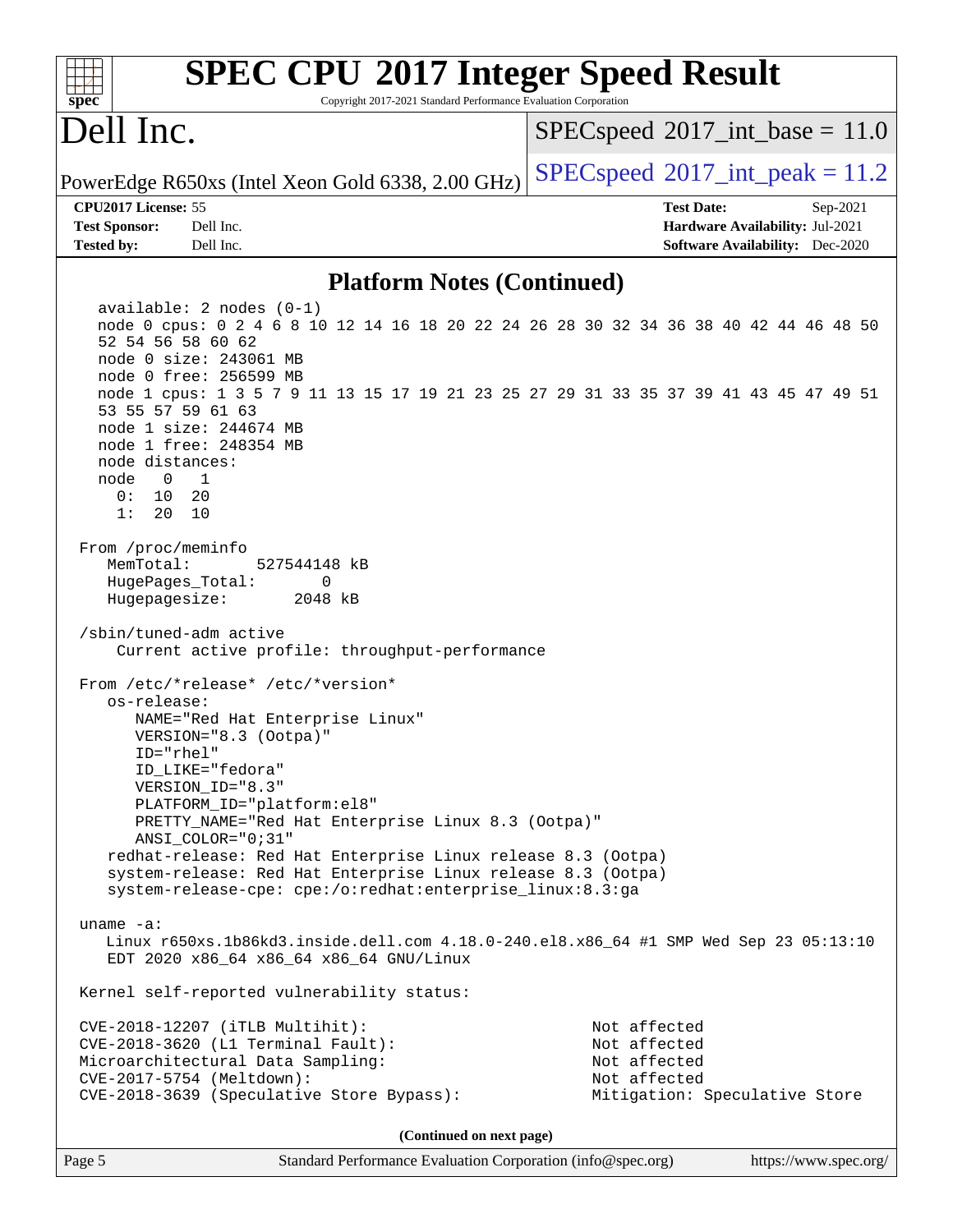| <b>SPEC CPU®2017 Integer Speed Result</b><br>Copyright 2017-2021 Standard Performance Evaluation Corporation<br>$spec^*$                                                                                                                                                                                                                                                                                             |                                                                                                            |
|----------------------------------------------------------------------------------------------------------------------------------------------------------------------------------------------------------------------------------------------------------------------------------------------------------------------------------------------------------------------------------------------------------------------|------------------------------------------------------------------------------------------------------------|
| Dell Inc.                                                                                                                                                                                                                                                                                                                                                                                                            | $SPEC speed^{\circ}2017\_int\_base = 11.0$                                                                 |
| PowerEdge R650xs (Intel Xeon Gold 6338, 2.00 GHz)                                                                                                                                                                                                                                                                                                                                                                    | $SPEC speed^{\circ}2017\_int\_peak = 11.2$                                                                 |
| CPU2017 License: 55<br>Dell Inc.<br><b>Test Sponsor:</b><br>Dell Inc.<br><b>Tested by:</b>                                                                                                                                                                                                                                                                                                                           | <b>Test Date:</b><br>Sep-2021<br>Hardware Availability: Jul-2021<br><b>Software Availability:</b> Dec-2020 |
| <b>Platform Notes (Continued)</b>                                                                                                                                                                                                                                                                                                                                                                                    |                                                                                                            |
| CVE-2017-5753 (Spectre variant 1):                                                                                                                                                                                                                                                                                                                                                                                   | Bypass disabled via prctl and<br>seccomp<br>Mitigation: usercopy/swapgs<br>barriers and __user pointer     |
| $CVE-2017-5715$ (Spectre variant 2):                                                                                                                                                                                                                                                                                                                                                                                 | sanitization<br>Mitigation: Enhanced IBRS, IBPB:<br>conditional, RSB filling                               |
| CVE-2020-0543 (Special Register Buffer Data Sampling): Not affected<br>CVE-2019-11135 (TSX Asynchronous Abort):                                                                                                                                                                                                                                                                                                      | Not affected                                                                                               |
| run-level 3 Sep 29 15:35                                                                                                                                                                                                                                                                                                                                                                                             |                                                                                                            |
| SPEC is set to: /mnt/ramdisk/cpu2017-1.1.8-ic2021.1<br>Size Used Avail Use% Mounted on<br>Filesystem<br>Type<br>tmpfs<br>225G 4.4G 221G<br>tmpfs                                                                                                                                                                                                                                                                     | 2% /mnt/ramdisk                                                                                            |
| From /sys/devices/virtual/dmi/id<br>Vendor:<br>Dell Inc.<br>Product:<br>PowerEdge R650xs<br>Product Family: PowerEdge<br>Serial:<br>1B86KD3                                                                                                                                                                                                                                                                          |                                                                                                            |
| Additional information from dmidecode 3.2 follows. WARNING: Use caution when you<br>interpret this section. The 'dmidecode' program reads system data which is "intended to<br>allow hardware to be accurately determined", but the intent may not be met, as there are<br>frequent changes to hardware, firmware, and the "DMTF SMBIOS" standard.<br>Memory:<br>16x 00AD063200AD HMA84GR7DJR4N-XN 32 GB 2 rank 3200 |                                                                                                            |
| BIOS:<br>BIOS Vendor:<br>Dell Inc.<br>BIOS Version: 1.2.1<br>BIOS Date:<br>05/28/2021<br>BIOS Revision: 1.2                                                                                                                                                                                                                                                                                                          |                                                                                                            |
| (End of data from sysinfo program)                                                                                                                                                                                                                                                                                                                                                                                   |                                                                                                            |
| <b>Compiler Version Notes</b>                                                                                                                                                                                                                                                                                                                                                                                        |                                                                                                            |
| 600.perlbench_s(peak)<br>С                                                                                                                                                                                                                                                                                                                                                                                           |                                                                                                            |
| Intel(R) C Intel(R) 64 Compiler Classic for applications running on $Intel(R)$<br>64, Version 2021.1 Build 20201112_000000<br>Copyright (C) 1985-2020 Intel Corporation. All rights reserved.                                                                                                                                                                                                                        |                                                                                                            |
| (Continued on next page)                                                                                                                                                                                                                                                                                                                                                                                             |                                                                                                            |
| Page 6<br>Standard Performance Evaluation Corporation (info@spec.org)                                                                                                                                                                                                                                                                                                                                                | https://www.spec.org/                                                                                      |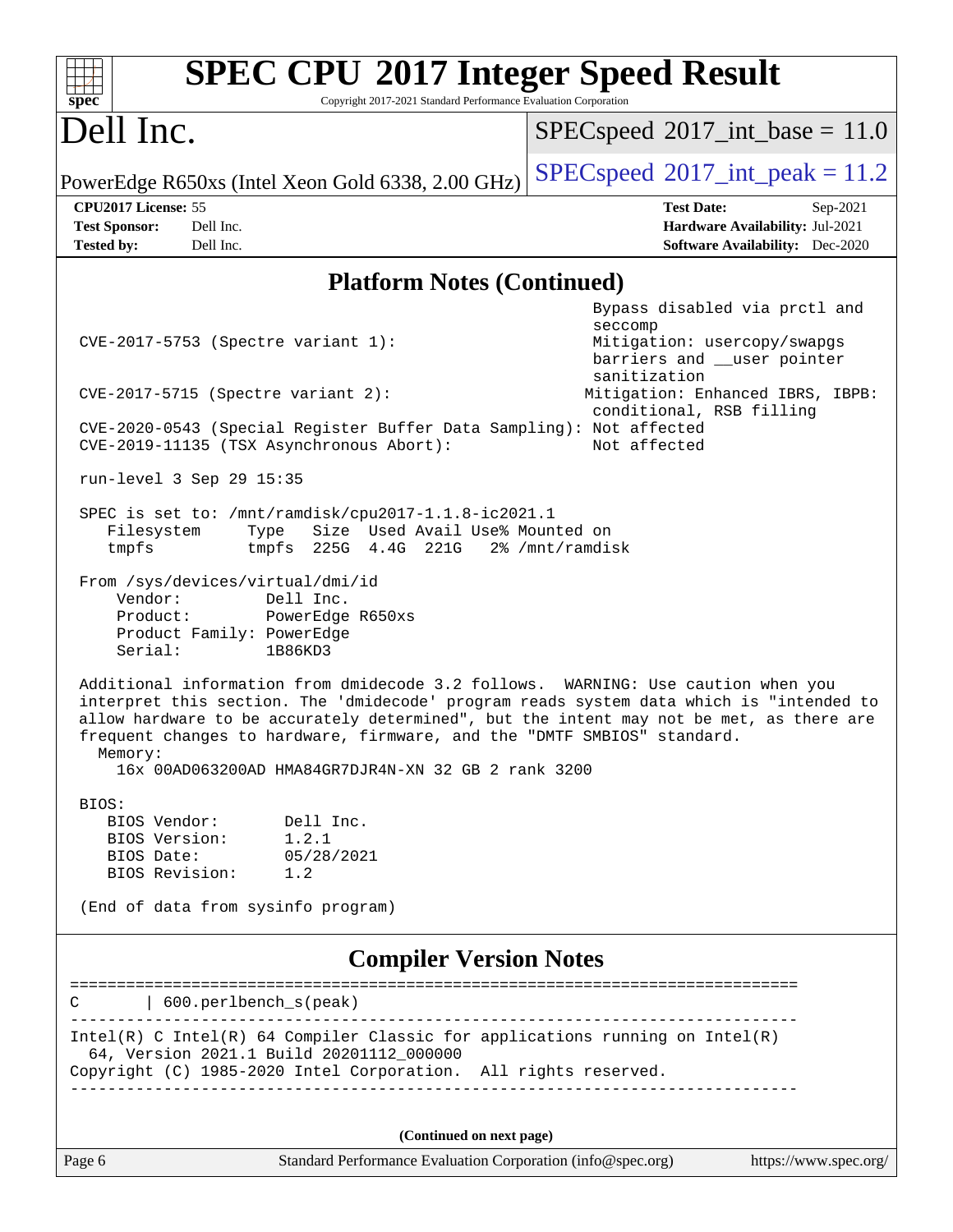|                                                                  | Dell Inc.                                                                                                                                                                                     | $SPEC speed^{\circ}2017\_int\_base = 11.0$                                                                 |
|------------------------------------------------------------------|-----------------------------------------------------------------------------------------------------------------------------------------------------------------------------------------------|------------------------------------------------------------------------------------------------------------|
|                                                                  | PowerEdge R650xs (Intel Xeon Gold 6338, 2.00 GHz)                                                                                                                                             | $SPEC speed^{\circ}2017\_int\_peak = 11.2$                                                                 |
| CPU2017 License: 55<br><b>Test Sponsor:</b><br><b>Tested by:</b> | Dell Inc.<br>Dell Inc.                                                                                                                                                                        | <b>Test Date:</b><br>Sep-2021<br>Hardware Availability: Jul-2021<br><b>Software Availability:</b> Dec-2020 |
|                                                                  | <b>Compiler Version Notes (Continued)</b>                                                                                                                                                     |                                                                                                            |
| C                                                                | 600.perlbench_s(base) 602.gcc_s(base, peak) 605.mcf_s(base, peak)<br>625.x264_s(base, peak) 657.xz_s(base, peak)                                                                              |                                                                                                            |
|                                                                  | Intel(R) oneAPI DPC++/C++ Compiler for applications running on Intel(R) 64,<br>Version 2021.1 Build 20201113<br>Copyright (C) 1985-2020 Intel Corporation. All rights reserved.               |                                                                                                            |
| C                                                                | 600.perlbench_s(peak)                                                                                                                                                                         |                                                                                                            |
|                                                                  | $Intel(R)$ C Intel(R) 64 Compiler Classic for applications running on Intel(R)<br>64, Version 2021.1 Build 20201112_000000<br>Copyright (C) 1985-2020 Intel Corporation. All rights reserved. |                                                                                                            |
| C                                                                | 600.perlbench_s(base) 602.gcc_s(base, peak) 605.mcf_s(base, peak)<br>625.x264_s(base, peak) 657.xz_s(base, peak)                                                                              |                                                                                                            |
|                                                                  | Intel(R) oneAPI DPC++/C++ Compiler for applications running on Intel(R) $64$ ,<br>Version 2021.1 Build 20201113<br>Copyright (C) 1985-2020 Intel Corporation. All rights reserved.            |                                                                                                            |
| $C++$                                                            | 620.omnetpp s(base, peak) 623.xalancbmk s(base, peak)<br>631.deepsjeng_s(base, peak) 641.leela_s(base, peak)                                                                                  |                                                                                                            |
|                                                                  | $Intel(R)$ oneAPI DPC++/C++ Compiler for applications running on Intel(R) 64,                                                                                                                 |                                                                                                            |
|                                                                  | Version 2021.1 Build 20201113<br>Copyright (C) 1985-2020 Intel Corporation. All rights reserved.                                                                                              |                                                                                                            |
|                                                                  | Fortran   648. exchange2_s(base, peak)                                                                                                                                                        |                                                                                                            |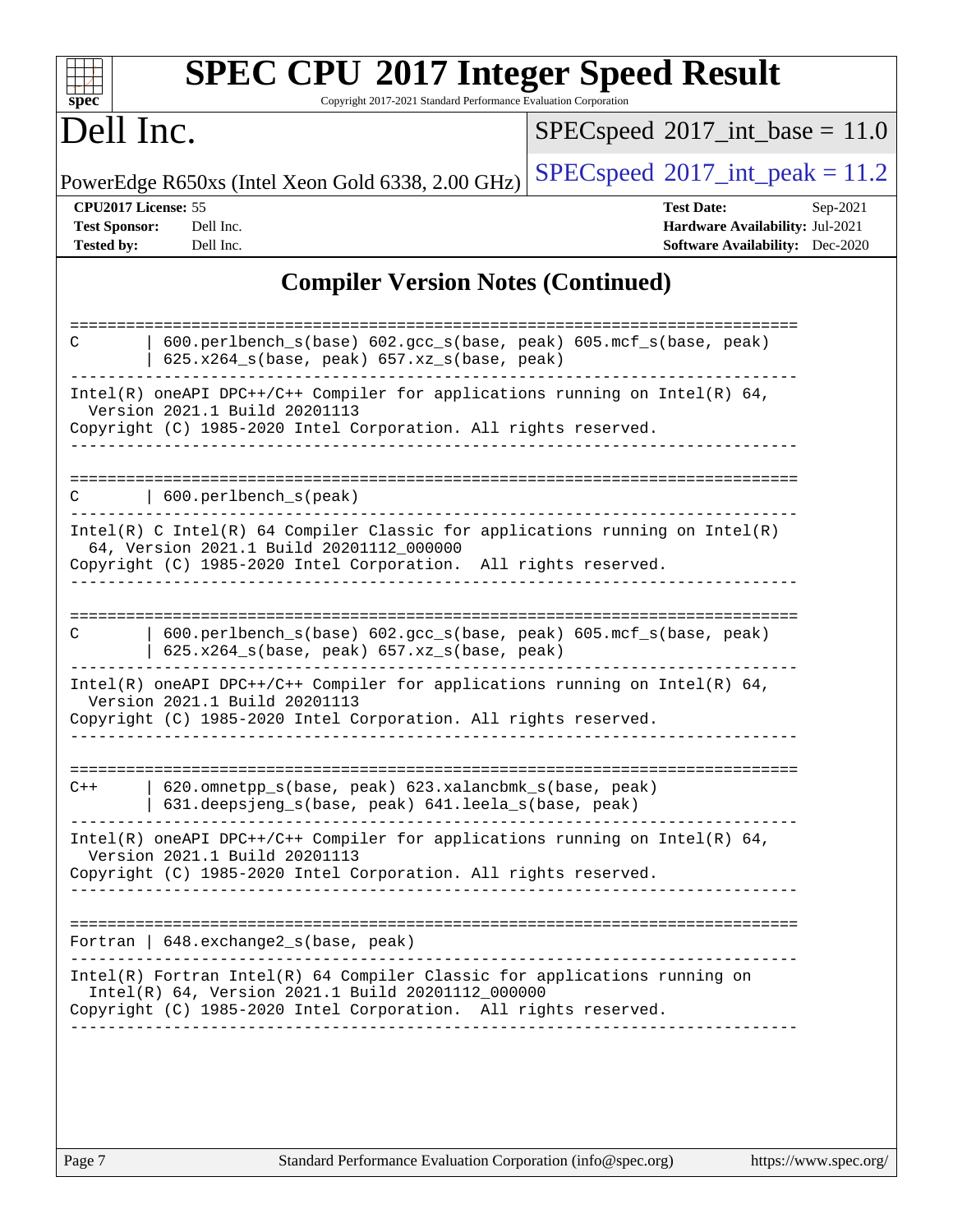#### $+\ +$ **[spec](http://www.spec.org/)**

# **[SPEC CPU](http://www.spec.org/auto/cpu2017/Docs/result-fields.html#SPECCPU2017IntegerSpeedResult)[2017 Integer Speed Result](http://www.spec.org/auto/cpu2017/Docs/result-fields.html#SPECCPU2017IntegerSpeedResult)**

Copyright 2017-2021 Standard Performance Evaluation Corporation

# Dell Inc.

 $SPECspeed^{\circ}2017\_int\_base = 11.0$  $SPECspeed^{\circ}2017\_int\_base = 11.0$ 

PowerEdge R650xs (Intel Xeon Gold 6338, 2.00 GHz)  $\left|$  [SPECspeed](http://www.spec.org/auto/cpu2017/Docs/result-fields.html#SPECspeed2017intpeak)®[2017\\_int\\_peak = 1](http://www.spec.org/auto/cpu2017/Docs/result-fields.html#SPECspeed2017intpeak)1.2

**[CPU2017 License:](http://www.spec.org/auto/cpu2017/Docs/result-fields.html#CPU2017License)** 55 **[Test Date:](http://www.spec.org/auto/cpu2017/Docs/result-fields.html#TestDate)** Sep-2021 **[Test Sponsor:](http://www.spec.org/auto/cpu2017/Docs/result-fields.html#TestSponsor)** Dell Inc. **[Hardware Availability:](http://www.spec.org/auto/cpu2017/Docs/result-fields.html#HardwareAvailability)** Jul-2021 **[Tested by:](http://www.spec.org/auto/cpu2017/Docs/result-fields.html#Testedby)** Dell Inc. **[Software Availability:](http://www.spec.org/auto/cpu2017/Docs/result-fields.html#SoftwareAvailability)** Dec-2020

### **[Base Compiler Invocation](http://www.spec.org/auto/cpu2017/Docs/result-fields.html#BaseCompilerInvocation)**

[C benchmarks:](http://www.spec.org/auto/cpu2017/Docs/result-fields.html#Cbenchmarks)

[icx](http://www.spec.org/cpu2017/results/res2021q4/cpu2017-20211025-29796.flags.html#user_CCbase_intel_icx_fe2d28d19ae2a5db7c42fe0f2a2aed77cb715edd4aeb23434404a8be6683fe239869bb6ca8154ca98265c2e3b9226a719a0efe2953a4a7018c379b7010ccf087)

[C++ benchmarks:](http://www.spec.org/auto/cpu2017/Docs/result-fields.html#CXXbenchmarks) [icpx](http://www.spec.org/cpu2017/results/res2021q4/cpu2017-20211025-29796.flags.html#user_CXXbase_intel_icpx_1e918ed14c436bf4b9b7c8bcdd51d4539fc71b3df010bd1e9f8732d9c34c2b2914e48204a846820f3c0ebb4095dea797a5c30b458ac0b6dffac65d78f781f5ca)

[Fortran benchmarks](http://www.spec.org/auto/cpu2017/Docs/result-fields.html#Fortranbenchmarks): [ifort](http://www.spec.org/cpu2017/results/res2021q4/cpu2017-20211025-29796.flags.html#user_FCbase_intel_ifort_8111460550e3ca792625aed983ce982f94888b8b503583aa7ba2b8303487b4d8a21a13e7191a45c5fd58ff318f48f9492884d4413fa793fd88dd292cad7027ca)

### **[Base Portability Flags](http://www.spec.org/auto/cpu2017/Docs/result-fields.html#BasePortabilityFlags)**

 600.perlbench\_s: [-DSPEC\\_LP64](http://www.spec.org/cpu2017/results/res2021q4/cpu2017-20211025-29796.flags.html#b600.perlbench_s_basePORTABILITY_DSPEC_LP64) [-DSPEC\\_LINUX\\_X64](http://www.spec.org/cpu2017/results/res2021q4/cpu2017-20211025-29796.flags.html#b600.perlbench_s_baseCPORTABILITY_DSPEC_LINUX_X64) 602.gcc\_s: [-DSPEC\\_LP64](http://www.spec.org/cpu2017/results/res2021q4/cpu2017-20211025-29796.flags.html#suite_basePORTABILITY602_gcc_s_DSPEC_LP64) 605.mcf\_s: [-DSPEC\\_LP64](http://www.spec.org/cpu2017/results/res2021q4/cpu2017-20211025-29796.flags.html#suite_basePORTABILITY605_mcf_s_DSPEC_LP64) 620.omnetpp\_s: [-DSPEC\\_LP64](http://www.spec.org/cpu2017/results/res2021q4/cpu2017-20211025-29796.flags.html#suite_basePORTABILITY620_omnetpp_s_DSPEC_LP64) 623.xalancbmk\_s: [-DSPEC\\_LP64](http://www.spec.org/cpu2017/results/res2021q4/cpu2017-20211025-29796.flags.html#suite_basePORTABILITY623_xalancbmk_s_DSPEC_LP64) [-DSPEC\\_LINUX](http://www.spec.org/cpu2017/results/res2021q4/cpu2017-20211025-29796.flags.html#b623.xalancbmk_s_baseCXXPORTABILITY_DSPEC_LINUX) 625.x264\_s: [-DSPEC\\_LP64](http://www.spec.org/cpu2017/results/res2021q4/cpu2017-20211025-29796.flags.html#suite_basePORTABILITY625_x264_s_DSPEC_LP64) 631.deepsjeng\_s: [-DSPEC\\_LP64](http://www.spec.org/cpu2017/results/res2021q4/cpu2017-20211025-29796.flags.html#suite_basePORTABILITY631_deepsjeng_s_DSPEC_LP64) 641.leela\_s: [-DSPEC\\_LP64](http://www.spec.org/cpu2017/results/res2021q4/cpu2017-20211025-29796.flags.html#suite_basePORTABILITY641_leela_s_DSPEC_LP64) 648.exchange2\_s: [-DSPEC\\_LP64](http://www.spec.org/cpu2017/results/res2021q4/cpu2017-20211025-29796.flags.html#suite_basePORTABILITY648_exchange2_s_DSPEC_LP64) 657.xz\_s: [-DSPEC\\_LP64](http://www.spec.org/cpu2017/results/res2021q4/cpu2017-20211025-29796.flags.html#suite_basePORTABILITY657_xz_s_DSPEC_LP64)

## **[Base Optimization Flags](http://www.spec.org/auto/cpu2017/Docs/result-fields.html#BaseOptimizationFlags)**

[C benchmarks](http://www.spec.org/auto/cpu2017/Docs/result-fields.html#Cbenchmarks):

[-DSPEC\\_OPENMP](http://www.spec.org/cpu2017/results/res2021q4/cpu2017-20211025-29796.flags.html#suite_CCbase_DSPEC_OPENMP) [-std=c11](http://www.spec.org/cpu2017/results/res2021q4/cpu2017-20211025-29796.flags.html#user_CCbase_std-icc-std_0e1c27790398a4642dfca32ffe6c27b5796f9c2d2676156f2e42c9c44eaad0c049b1cdb667a270c34d979996257aeb8fc440bfb01818dbc9357bd9d174cb8524) [-m64](http://www.spec.org/cpu2017/results/res2021q4/cpu2017-20211025-29796.flags.html#user_CCbase_m64-icc) [-fiopenmp](http://www.spec.org/cpu2017/results/res2021q4/cpu2017-20211025-29796.flags.html#user_CCbase_fiopenmp_4cde26b3fcccd23bd0bb70af4efc204325d72839eefa1147e34201101709f20b3deb62aad96701dea148529bf4ca48c90b72f3bf837ca148e297cf8a0ba6feb7) [-Wl,-z,muldefs](http://www.spec.org/cpu2017/results/res2021q4/cpu2017-20211025-29796.flags.html#user_CCbase_link_force_multiple1_b4cbdb97b34bdee9ceefcfe54f4c8ea74255f0b02a4b23e853cdb0e18eb4525ac79b5a88067c842dd0ee6996c24547a27a4b99331201badda8798ef8a743f577) [-xCORE-AVX512](http://www.spec.org/cpu2017/results/res2021q4/cpu2017-20211025-29796.flags.html#user_CCbase_f-xCORE-AVX512) [-O3](http://www.spec.org/cpu2017/results/res2021q4/cpu2017-20211025-29796.flags.html#user_CCbase_f-O3) [-ffast-math](http://www.spec.org/cpu2017/results/res2021q4/cpu2017-20211025-29796.flags.html#user_CCbase_f-ffast-math) [-flto](http://www.spec.org/cpu2017/results/res2021q4/cpu2017-20211025-29796.flags.html#user_CCbase_f-flto) [-mfpmath=sse](http://www.spec.org/cpu2017/results/res2021q4/cpu2017-20211025-29796.flags.html#user_CCbase_f-mfpmath_70eb8fac26bde974f8ab713bc9086c5621c0b8d2f6c86f38af0bd7062540daf19db5f3a066d8c6684be05d84c9b6322eb3b5be6619d967835195b93d6c02afa1) [-funroll-loops](http://www.spec.org/cpu2017/results/res2021q4/cpu2017-20211025-29796.flags.html#user_CCbase_f-funroll-loops) [-qopt-mem-layout-trans=4](http://www.spec.org/cpu2017/results/res2021q4/cpu2017-20211025-29796.flags.html#user_CCbase_f-qopt-mem-layout-trans_fa39e755916c150a61361b7846f310bcdf6f04e385ef281cadf3647acec3f0ae266d1a1d22d972a7087a248fd4e6ca390a3634700869573d231a252c784941a8) [-mbranches-within-32B-boundaries](http://www.spec.org/cpu2017/results/res2021q4/cpu2017-20211025-29796.flags.html#user_CCbase_f-mbranches-within-32B-boundaries) [-L/usr/local/jemalloc64-5.0.1/lib](http://www.spec.org/cpu2017/results/res2021q4/cpu2017-20211025-29796.flags.html#user_CCbase_jemalloc_link_path64_1_cc289568b1a6c0fd3b62c91b824c27fcb5af5e8098e6ad028160d21144ef1b8aef3170d2acf0bee98a8da324cfe4f67d0a3d0c4cc4673d993d694dc2a0df248b) [-ljemalloc](http://www.spec.org/cpu2017/results/res2021q4/cpu2017-20211025-29796.flags.html#user_CCbase_jemalloc_link_lib_d1249b907c500fa1c0672f44f562e3d0f79738ae9e3c4a9c376d49f265a04b9c99b167ecedbf6711b3085be911c67ff61f150a17b3472be731631ba4d0471706)

[C++ benchmarks:](http://www.spec.org/auto/cpu2017/Docs/result-fields.html#CXXbenchmarks)

[-DSPEC\\_OPENMP](http://www.spec.org/cpu2017/results/res2021q4/cpu2017-20211025-29796.flags.html#suite_CXXbase_DSPEC_OPENMP) [-m64](http://www.spec.org/cpu2017/results/res2021q4/cpu2017-20211025-29796.flags.html#user_CXXbase_m64-icc) [-Wl,-z,muldefs](http://www.spec.org/cpu2017/results/res2021q4/cpu2017-20211025-29796.flags.html#user_CXXbase_link_force_multiple1_b4cbdb97b34bdee9ceefcfe54f4c8ea74255f0b02a4b23e853cdb0e18eb4525ac79b5a88067c842dd0ee6996c24547a27a4b99331201badda8798ef8a743f577) [-xCORE-AVX512](http://www.spec.org/cpu2017/results/res2021q4/cpu2017-20211025-29796.flags.html#user_CXXbase_f-xCORE-AVX512) [-O3](http://www.spec.org/cpu2017/results/res2021q4/cpu2017-20211025-29796.flags.html#user_CXXbase_f-O3) [-ffast-math](http://www.spec.org/cpu2017/results/res2021q4/cpu2017-20211025-29796.flags.html#user_CXXbase_f-ffast-math) [-flto](http://www.spec.org/cpu2017/results/res2021q4/cpu2017-20211025-29796.flags.html#user_CXXbase_f-flto) [-mfpmath=sse](http://www.spec.org/cpu2017/results/res2021q4/cpu2017-20211025-29796.flags.html#user_CXXbase_f-mfpmath_70eb8fac26bde974f8ab713bc9086c5621c0b8d2f6c86f38af0bd7062540daf19db5f3a066d8c6684be05d84c9b6322eb3b5be6619d967835195b93d6c02afa1) [-funroll-loops](http://www.spec.org/cpu2017/results/res2021q4/cpu2017-20211025-29796.flags.html#user_CXXbase_f-funroll-loops) [-qopt-mem-layout-trans=4](http://www.spec.org/cpu2017/results/res2021q4/cpu2017-20211025-29796.flags.html#user_CXXbase_f-qopt-mem-layout-trans_fa39e755916c150a61361b7846f310bcdf6f04e385ef281cadf3647acec3f0ae266d1a1d22d972a7087a248fd4e6ca390a3634700869573d231a252c784941a8) [-mbranches-within-32B-boundaries](http://www.spec.org/cpu2017/results/res2021q4/cpu2017-20211025-29796.flags.html#user_CXXbase_f-mbranches-within-32B-boundaries) [-L/opt/intel/oneapi/compiler/2021.1.1/linux/compiler/lib/intel64\\_lin/](http://www.spec.org/cpu2017/results/res2021q4/cpu2017-20211025-29796.flags.html#user_CXXbase_linkpath_765a8c93c4ea33dfc565a33ecb48f4f7d02a6338709b3b362f341eb203a06426ce1d12ded4c7809f6ab6cf0e9f5515cffeb4efc405b63f85dc27a83bbbdeb3a3) [-lqkmalloc](http://www.spec.org/cpu2017/results/res2021q4/cpu2017-20211025-29796.flags.html#user_CXXbase_qkmalloc_link_lib_79a818439969f771c6bc311cfd333c00fc099dad35c030f5aab9dda831713d2015205805422f83de8875488a2991c0a156aaa600e1f9138f8fc37004abc96dc5)

#### [Fortran benchmarks](http://www.spec.org/auto/cpu2017/Docs/result-fields.html#Fortranbenchmarks):

| -m64 -xCORE-AVX512 -03 -ipo -no-prec-div -qopt-mem-layout-trans=4 |  |  |  |  |
|-------------------------------------------------------------------|--|--|--|--|
| -nostandard-realloc-lhs -align array32byte -auto                  |  |  |  |  |
| -mbranches-within-32B-boundaries                                  |  |  |  |  |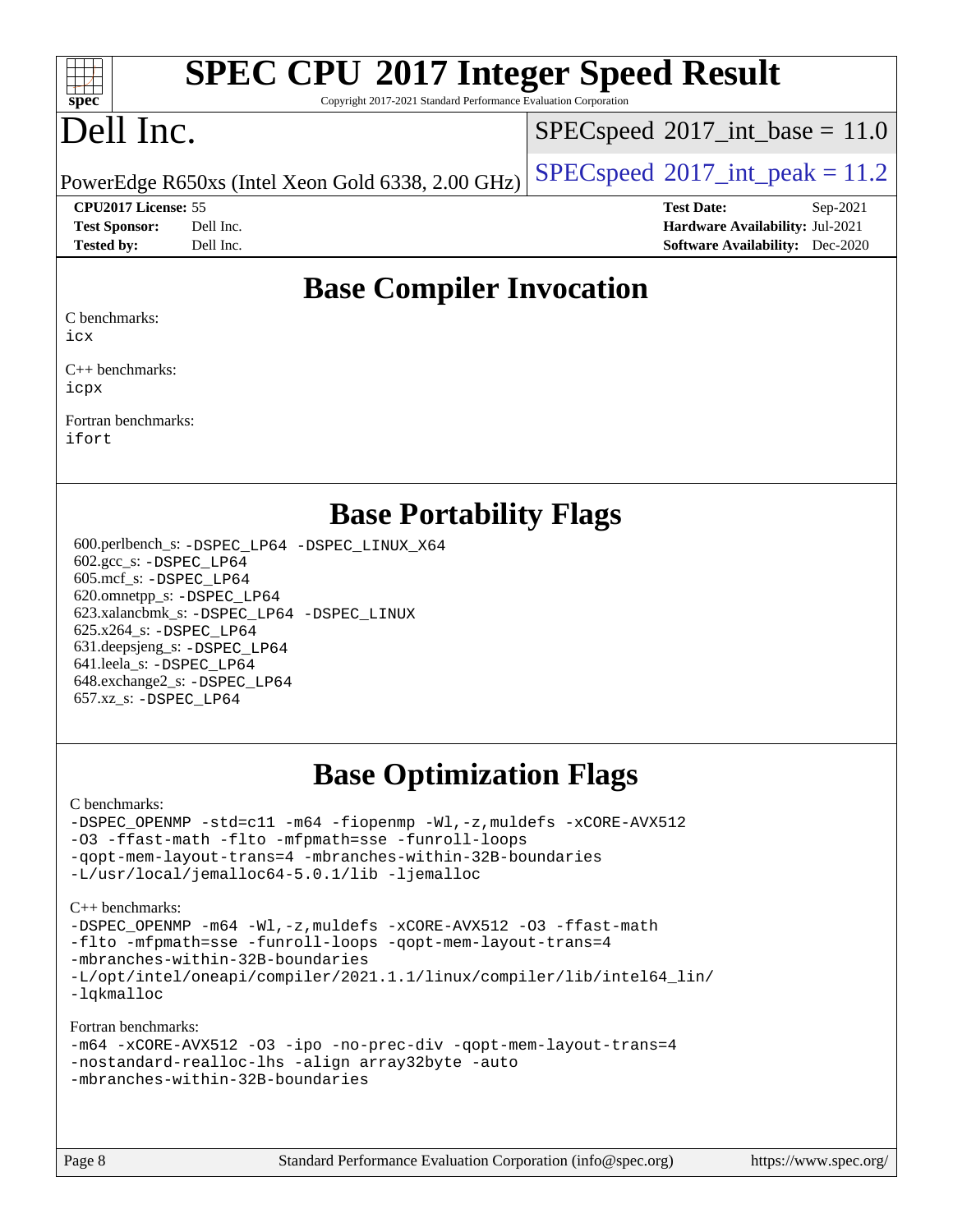# **[SPEC CPU](http://www.spec.org/auto/cpu2017/Docs/result-fields.html#SPECCPU2017IntegerSpeedResult)[2017 Integer Speed Result](http://www.spec.org/auto/cpu2017/Docs/result-fields.html#SPECCPU2017IntegerSpeedResult)**

Copyright 2017-2021 Standard Performance Evaluation Corporation

# Dell Inc.

**[spec](http://www.spec.org/)**

 $+\ +$ 

 $SPECspeed^{\circ}2017\_int\_base = 11.0$  $SPECspeed^{\circ}2017\_int\_base = 11.0$ 

PowerEdge R650xs (Intel Xeon Gold 6338, 2.00 GHz)  $\left|$  [SPECspeed](http://www.spec.org/auto/cpu2017/Docs/result-fields.html#SPECspeed2017intpeak)®[2017\\_int\\_peak = 1](http://www.spec.org/auto/cpu2017/Docs/result-fields.html#SPECspeed2017intpeak)1.2

**[CPU2017 License:](http://www.spec.org/auto/cpu2017/Docs/result-fields.html#CPU2017License)** 55 **[Test Date:](http://www.spec.org/auto/cpu2017/Docs/result-fields.html#TestDate)** Sep-2021 **[Test Sponsor:](http://www.spec.org/auto/cpu2017/Docs/result-fields.html#TestSponsor)** Dell Inc. **[Hardware Availability:](http://www.spec.org/auto/cpu2017/Docs/result-fields.html#HardwareAvailability)** Jul-2021 **[Tested by:](http://www.spec.org/auto/cpu2017/Docs/result-fields.html#Testedby)** Dell Inc. **[Software Availability:](http://www.spec.org/auto/cpu2017/Docs/result-fields.html#SoftwareAvailability)** Dec-2020

### **[Peak Compiler Invocation](http://www.spec.org/auto/cpu2017/Docs/result-fields.html#PeakCompilerInvocation)**

[C benchmarks \(except as noted below\):](http://www.spec.org/auto/cpu2017/Docs/result-fields.html#Cbenchmarksexceptasnotedbelow) [icx](http://www.spec.org/cpu2017/results/res2021q4/cpu2017-20211025-29796.flags.html#user_CCpeak_intel_icx_fe2d28d19ae2a5db7c42fe0f2a2aed77cb715edd4aeb23434404a8be6683fe239869bb6ca8154ca98265c2e3b9226a719a0efe2953a4a7018c379b7010ccf087)

600.perlbench\_s: [icc](http://www.spec.org/cpu2017/results/res2021q4/cpu2017-20211025-29796.flags.html#user_peakCCLD600_perlbench_s_intel_icc_66fc1ee009f7361af1fbd72ca7dcefbb700085f36577c54f309893dd4ec40d12360134090235512931783d35fd58c0460139e722d5067c5574d8eaf2b3e37e92)

[C++ benchmarks](http://www.spec.org/auto/cpu2017/Docs/result-fields.html#CXXbenchmarks): [icpx](http://www.spec.org/cpu2017/results/res2021q4/cpu2017-20211025-29796.flags.html#user_CXXpeak_intel_icpx_1e918ed14c436bf4b9b7c8bcdd51d4539fc71b3df010bd1e9f8732d9c34c2b2914e48204a846820f3c0ebb4095dea797a5c30b458ac0b6dffac65d78f781f5ca)

[Fortran benchmarks:](http://www.spec.org/auto/cpu2017/Docs/result-fields.html#Fortranbenchmarks) [ifort](http://www.spec.org/cpu2017/results/res2021q4/cpu2017-20211025-29796.flags.html#user_FCpeak_intel_ifort_8111460550e3ca792625aed983ce982f94888b8b503583aa7ba2b8303487b4d8a21a13e7191a45c5fd58ff318f48f9492884d4413fa793fd88dd292cad7027ca)

### **[Peak Portability Flags](http://www.spec.org/auto/cpu2017/Docs/result-fields.html#PeakPortabilityFlags)**

Same as Base Portability Flags

### **[Peak Optimization Flags](http://www.spec.org/auto/cpu2017/Docs/result-fields.html#PeakOptimizationFlags)**

[C benchmarks](http://www.spec.org/auto/cpu2017/Docs/result-fields.html#Cbenchmarks):

```
 600.perlbench_s: -Wl,-z,muldefs -prof-gen(pass 1) -prof-use(pass 2)
-xCORE-AVX512 -ipo -O3 -no-prec-div
-qopt-mem-layout-trans=4 -fno-strict-overflow
-mbranches-within-32B-boundaries
-L/usr/local/jemalloc64-5.0.1/lib -ljemalloc
 602.gcc_s: -m64 -std=c11 -Wl,-z,muldefs -fprofile-generate(pass 1)
-fprofile-use=default.profdata(pass 2) -xCORE-AVX512 -flto
-Ofast(pass 1) -O3 -ffast-math -qopt-mem-layout-trans=4
-mbranches-within-32B-boundaries
-L/usr/local/jemalloc64-5.0.1/lib -ljemalloc
605 \text{.mcf}\text{-}\mathrm{s}: basepeak = yes
625.x264-fiopenmp-std=c11-m64-Wl,-z,muldefs
-xCORE-AVX512 -flto -O3 -ffast-math
-qopt-mem-layout-trans=4 -fno-alias
-mbranches-within-32B-boundaries
-L/usr/local/jemalloc64-5.0.1/lib -ljemalloc
657.xz s: basepeak = yes
                                     (Continued on next page)
```